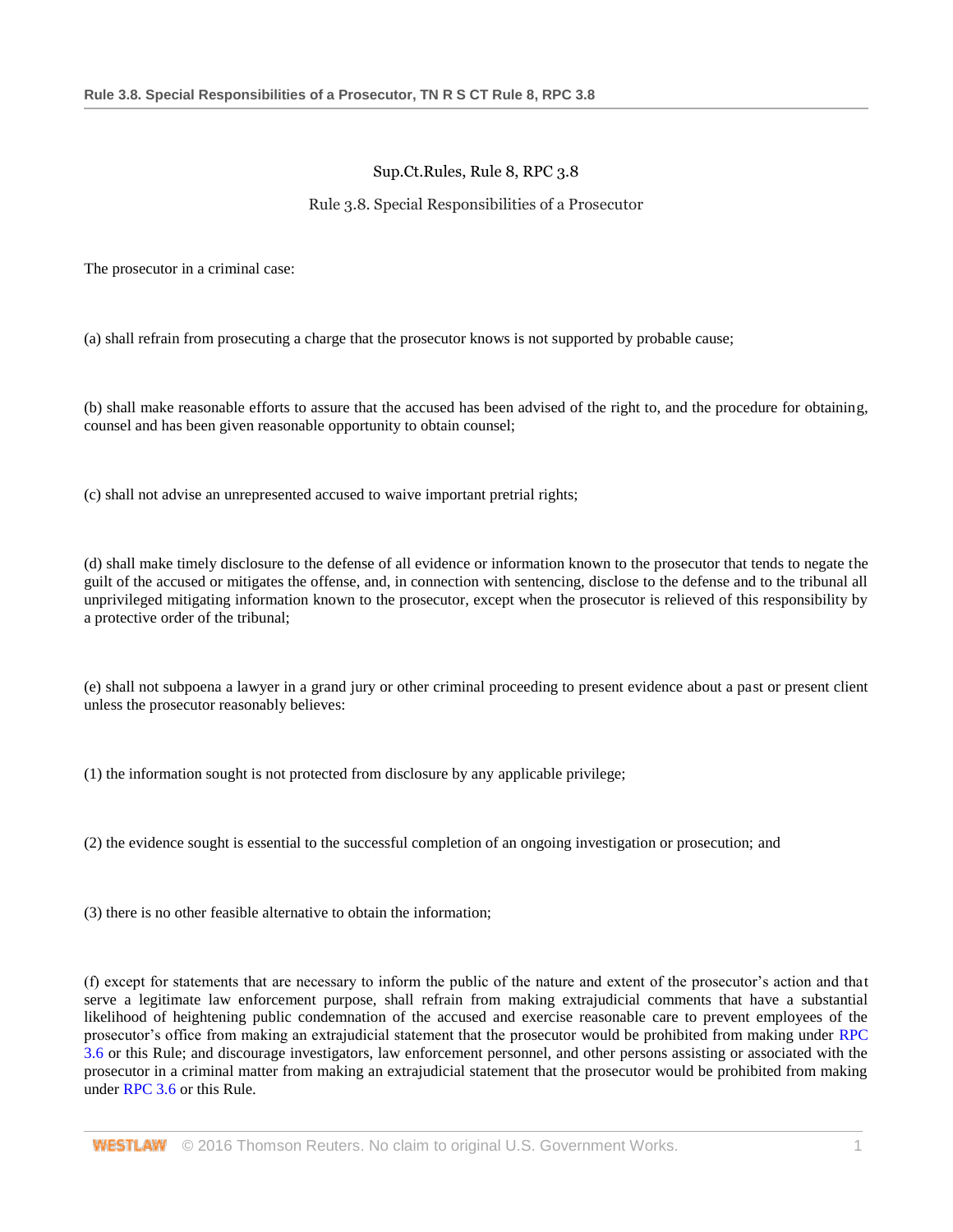(g) When a prosecutor knows of new, credible, and material evidence creating a reasonable likelihood that a convicted defendant did not commit an offense of which the defendant was convicted, the prosecutor shall:

(1) if the conviction was obtained outside the prosecutor's jurisdiction, promptly disclose that evidence to an appropriate authority, or

(2) if the conviction was obtained in the prosecutor's jurisdiction, undertake further investigation, or make reasonable efforts to cause an investigation, to determine whether the defendant was convicted of an offense that the defendant did not commit.

(h) When a prosecutor knows of clear and convincing evidence establishing that a defendant was convicted in the prosecutor's jurisdiction of an offense that the defendant did not commit, the prosecutor shall seek to remedy the conviction.

## *COMMENT*

*[1] A prosecutor has the responsibility of a minister of justice whose duty is to seek justice rather than merely to advocate for the State's victory at any given cost. See [State v. Superior Oil, Inc., 875 S.W.2d 658, 661 \(Tenn. 1994\).](http://www.westlaw.com/Link/Document/FullText?findType=Y&serNum=1994103692&pubNum=0000713&originatingDoc=NEBCCE34003A611DCA094A3249C637898&refType=RP&fi=co_pp_sp_713_661&originationContext=document&vr=3.0&rs=cblt1.0&transitionType=DocumentItem&contextData=(sc.Category)#co_pp_sp_713_661) For example, prosecutors are expected "to be impartial in the sense that charging decisions should be based upon the evidence, without discrimination or bias for or against any groups or individuals. Yet, at the same time, they are expected to prosecute criminal offenses with zeal and vigor within the bounds of the law and professional conduct." [State v. Culbreath, 30 S.W.3d 309, 314](http://www.westlaw.com/Link/Document/FullText?findType=Y&serNum=2000578202&pubNum=0004644&originatingDoc=NEBCCE34003A611DCA094A3249C637898&refType=RP&fi=co_pp_sp_4644_314&originationContext=document&vr=3.0&rs=cblt1.0&transitionType=DocumentItem&contextData=(sc.Category)#co_pp_sp_4644_314)  [\(Tenn. 2000\).](http://www.westlaw.com/Link/Document/FullText?findType=Y&serNum=2000578202&pubNum=0004644&originatingDoc=NEBCCE34003A611DCA094A3249C637898&refType=RP&fi=co_pp_sp_4644_314&originationContext=document&vr=3.0&rs=cblt1.0&transitionType=DocumentItem&contextData=(sc.Category)#co_pp_sp_4644_314) A knowing disregard of obligations or a systematic abuse of prosecutorial discretion could constitute a violation of RPC 8.4.*

*[2] In some jurisdictions, a defendant may waive a preliminary hearing and thereby lose a valuable opportunity to challenge probable cause. Accordingly, prosecutors should not advise an unrepresented accused to waive the right to a preliminary hearing or other important pretrial rights. Paragraph (c) does not apply, however, to an accused appearing pro se with the approval of the tribunal. Nor does it forbid the lawful questioning of an uncharged suspect who has knowingly waived the rights to counsel and silence.*

*[3] The exception in paragraph (d) recognizes that a prosecutor may seek an appropriate protective order from the tribunal if disclosure of information to the defense could result in substantial harm to an individual or to the public interest.*

*[4] Paragraph (e) is intended to limit the issuance of lawyer subpoenas in grand jury and other criminal proceedings to those situations in which there is a genuine need to intrude into the client-lawyer relationship.*

*[5] Paragraph (f) supplements RPC 3.6, which prohibits extrajudicial statements that have a substantial likelihood of prejudicing an adjudicatory proceeding. In the context of a criminal prosecution, a prosecutor's extrajudicial statement can create the additional problem of increasing public condemnation of the accused. Although the announcement of an indictment, for example, will necessarily have severe consequences for the accused, a prosecutor can, and should, avoid comments which have no legitimate law enforcement purpose and have a substantial likelihood of increasing public opprobrium of the accused. Nothing in this Comment is intended to restrict the statements which a prosecutor may make which comply with RPC 3.6(b) or 3.6(c). Paragraph (f) is only intended to apply prior to the conclusion of a proceeding. A*